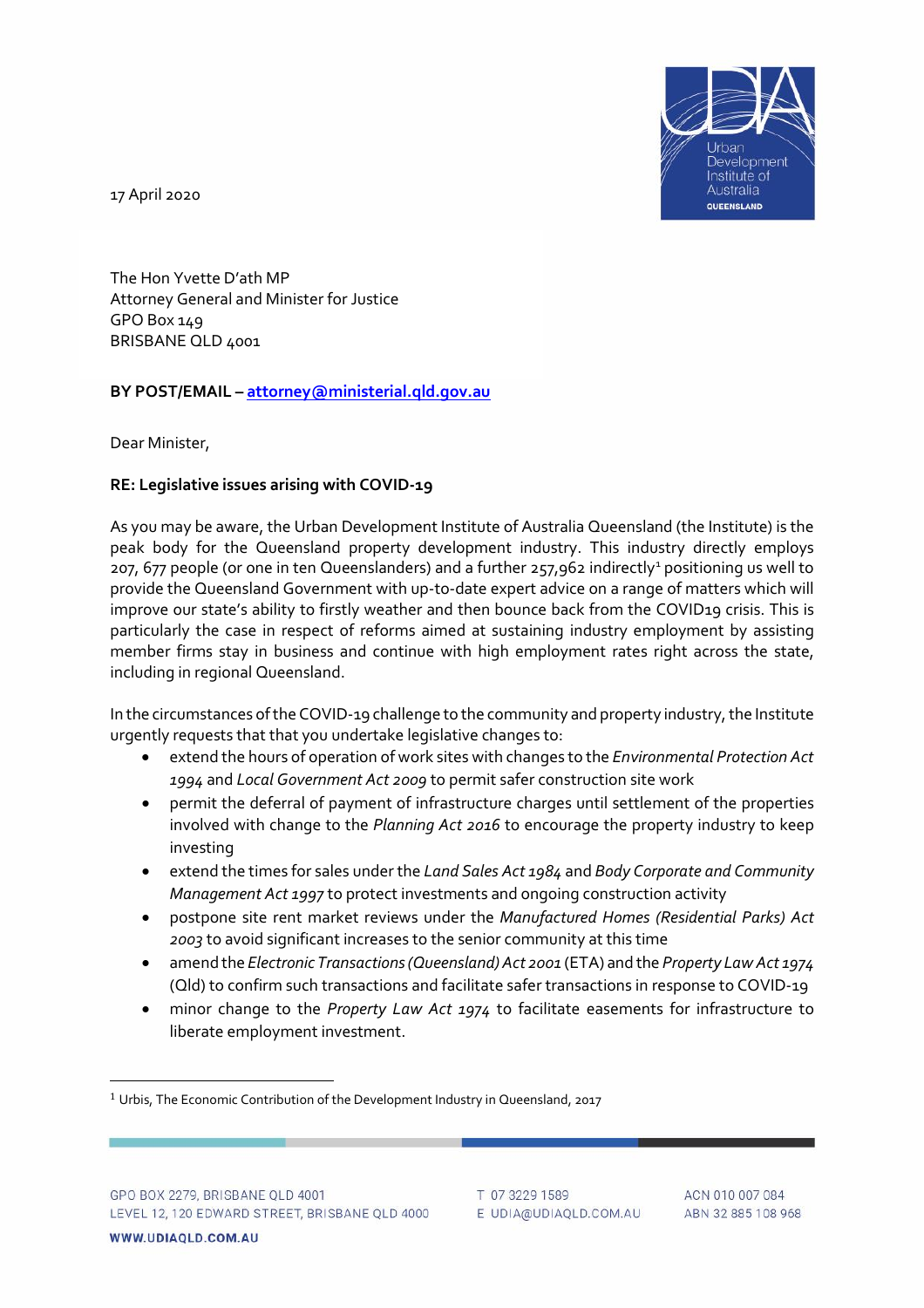# Extend the hours of operation of work sites

COVID-19 is testing all us across many communities and industries and has required many businesses and associations to become more innovative to ensure they continue to operate and keep people employed. The property industry is not exempt from this and will require assistance from the State Government and local governments across Queensland to enable us to continue operations. Keeping the property industry operating and construction sites open during COVD-19 is critical to prevent further job loss to Queenslanders and maintain levels of employment across the state.

The Institute unequivocally supports measures to protect the health and safety of our member's employees on work sites. We highlight that allowing construction sites to operate for additional hours will reduce the number of workers on site at any one time (to enhance social distancing) and allow for operators to keep people employed during this uncertain period. We also note water agencies have issues ensuring water supply for homes while arranging new connections, and these connections may be best undertaken at night for minimal interruption.

The Institute understands that building noise is regulated under the *Environmental Protection Act 1994* (the Act) and seeks these changes to increase opportunities for social distancing on work sites while managing noise impacts and keeping job-creating projects alive during the COVID-19 event. The Institute seeks an increase to working hours until 9pm on weeknights and between 8am and 5pm on Sundays and public holidays for a period of at least six months. The Institute notes that the utilisation of these extra working hours would be optional.

The Institute asks that the Department of Environment and Science (DES) urgently work with the property industry to resolve these measures by legislative changes or otherwise, to enable construction sites to operate extended hours to protect jobs. Specifically, the Institute recommends an amendment to the Act Schedule 1 (Exclusions relating to environmental nuisance or environmental harm) Part 1 (Environmental nuisance excluded from sections  $440$  and  $440Q$ ). The Institute recommends this approach because it would efficiently achieve the desired outcome of saving jobs in one reform without:

- requiring government to amend the *Local Government Act* to address noise standards
- prescribed under local law, nor requiring large numbers of approvals of temporary use licences from the Department of State Development, Manufacturing, Industry and Planning (DSDMIP).

In outlining the above, we note that if construction activity during particular hours for the temporary period is in Schedule 1 Part 1, it would not be classified as an environmental nuisance, and not an offence against s440Q (unlawfully contravening a noise standard). 'Noise standard' is defined in 440K as a local law or section in division 3 (default noise standard) that applies as a noise standard under s440O(3) or 440P [default noise standards]. In the Institute's opinion, this approach is consistent with that already taken in the case of some specific provisions which exclude environmental nuisance (including noise) if it is caused by an activity reducing risk to public health under the Public Health Act 2005.This acknowledges through an existing recognised manner the linkage between responsively managing noise impacts and achieving public health outcomes. This is also consistent with a temporary use licence that has been issued to extend construction work hours for a school project at Coorparoo.

For completeness we also note that construction hours may be set by a condition of a Planning Act 2016 Material Change of Use (MCU) development approval and one option is for project managers to obtain approval for a temporary use licence from DSDMIP. However, as this option is only available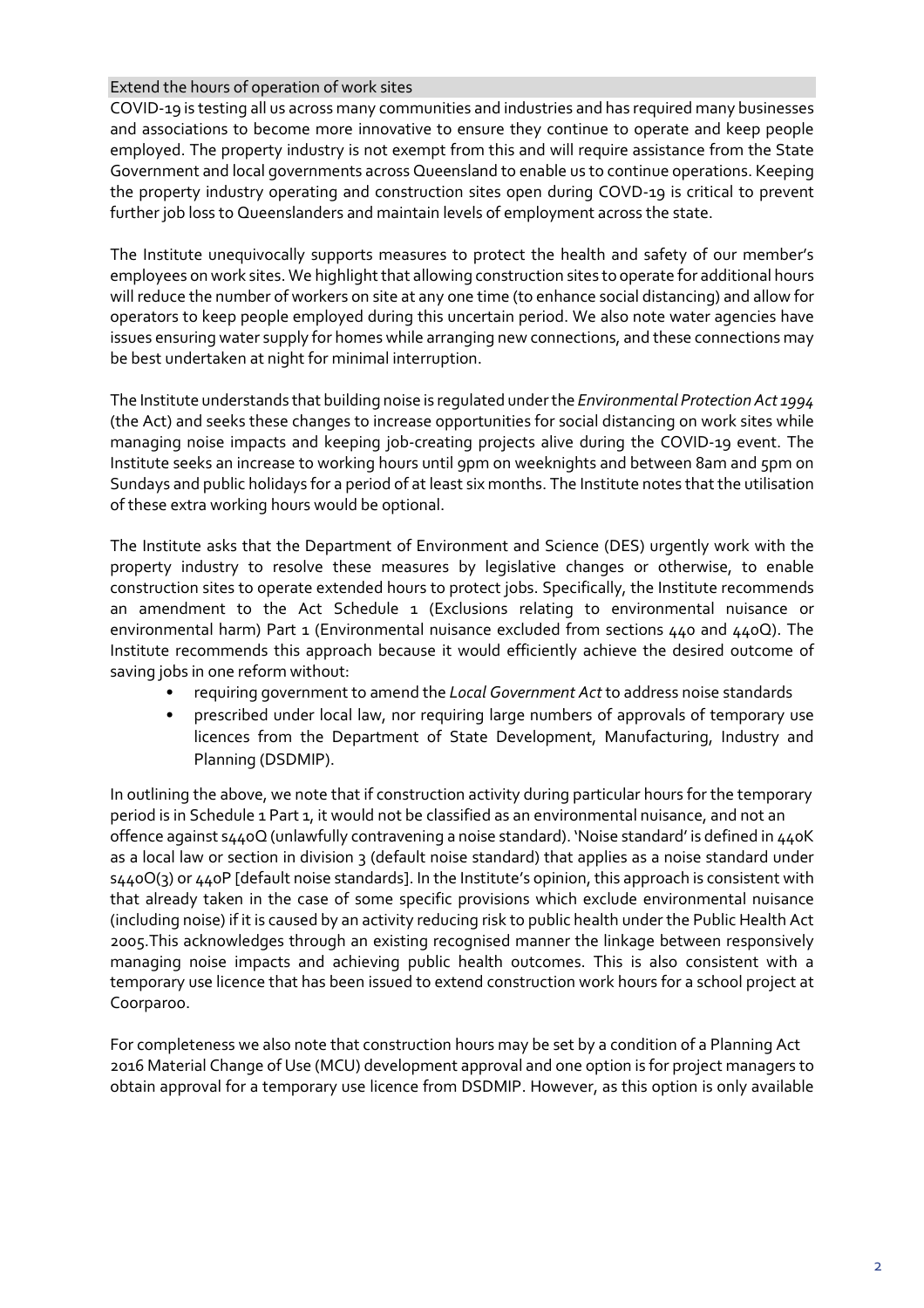for MCU approvals (not works approvals or generally individual houses) and is case by case, it represents an incomplete and uncertain solution to the problem. The recommended amendment to the Act described above would be the most expedient way to achieve an industry-wide result within the next six months. Industry leaders have identified this is the critical period in which decisions will be made about proceeding with new job-creating projects once current projects are completed. The Institute has received direct feedback from members that the current approach to extension to site hours is inefficient and frustrating. There is an urgent need for a more holistic solution as outlined in the above recommendation.

We do note that Queensland already has, in some cases, longer construction site operation hours than other states. However, in managing the impact of COVID-19 on real-world jobs, this fact has proved immaterial, as all current project delivery plans and job forecasts were developed based on current standards. With the increased need for social distancing measures which are fully supported by the Institute, project timelines are already blowing out, imperilling the commencement of any new project once the current pipeline wraps up. We further note that New South Wales announced the Environmental Planning and Assessment (COVID-19 Development – Construction Work Days) Order 2020 which extended the hours for construction sites to operate. This has allowed the property industry in New South Wales to practice safe social distancing measures while keeping construction projects progressing.

# Deferral of Site Rent Reviews

We believe it would not be fair or reasonable for homeowners or park owners to undertake any Site Rent reviews this year that increased the impost on residents, and we are suggesting that some form of deferral be considered for any site rent increases.

The current legislative framework provides that a market review has to be completed within the timeframes dictated in the Form 2 Site Agreement(*Manufactured Homes (Residential Parks) Act 2003*) and cannot be deferred. Any market review carried out during these times would create undue stress on all homeowners affected. We believe that the solution is for all market reviews in calendar year 2020, not already completed and implemented, be deferred until calendar year 2021 and it replaces any other review that otherwise would be undertaken in calendar year 2021.

The Institute would also be amenable to a freeze on existing site rents this year.

#### Electronic Signatures / Giving of Documents:

The community and industry are having to adapt alternate practices in the face of COVID-19 to facilitate the ongoing conduct of their usual business. Currently difficulties are being experienced in:

- executing and exchanging legal documents which take the form of deeds, which include Infrastructure Agreements
- executing and lodging Survey Plans and associated land titles documents with the Department of Natural Resources, Mines and Energy (DNRME) Registry
- provision of documents under the *Manufactured Homes (Residential Parks) Act 2003*
- digital lodgement process of other legal documents

We are aware that DNRME (Registrar's Office) is considering extension of e-lodgement process moving survey plans to a digital lodgement process similar to the scanning process of other documents.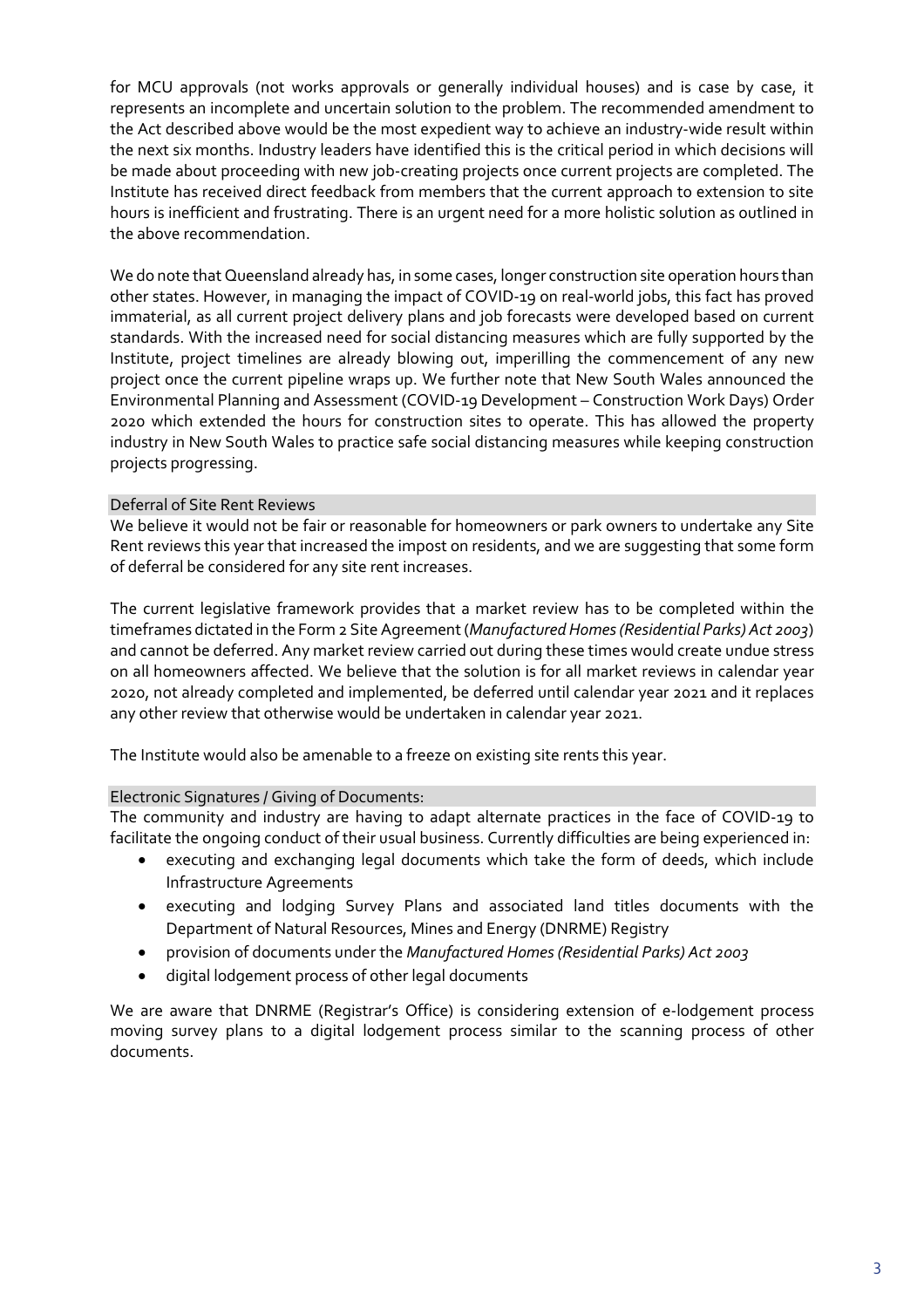We believe could be simply addressed by confirming that the giving of any document under the Acts can be done electronically, provided that it is done in accordance with the Electronic Transactions (Queensland) Act 2001. Particularly, confirming that either a document is delivered if a link that is accessible is given to it or that evidence of downloading of the document is conclusive of delivery.

Provide certainty for infrastructure charges to be paid at the time of settlement of new property Infrastructure charges under the *Planning Act 2016* are required for the provision of infrastructure in accordance with a Local Government Infrastructure Plan. This is an important part of our planning system that shares the cost of local infrastructure fairly. Presently infrastructure charges are required to be paid when a development occurs that puts an additional load on local infrastructure. In practice, the charges are required to be paid prior to commencement of a new use, or as final plans are checked by councils. The sealed plans are then lodged to formally create the apartments or completed allotments in the Land Titles Office of the state Department Natural Resources Mines and Energy.

The payment of infrastructure charges for new homes and land occurs at the stage of peak debt in a project. That is when the largest investment has occurred prior to returns to the project from sales the homes and land settlement. In practice, this is a period of significant risk to the project as sales can take some time after the expenditure of these infrastructure charges. This adds substantially to the cost of homes despite at this stage no impost on the infrastructure charge system has occurred as the land is not yet occupied.

The Institute requests that the payment of infrastructure charges occur when the actual sale and settlement of the property occurs. Some local governments permit this deferral of infrastructure charges. However in the main, local governments avoid this to ensure absolute certainty of receipt of the charges. The Institute recommends change to the legislation to clarify that charges can be taken at settlement or a later point and that local government can be assured of receipt of those charges.

It is recommended to change the *Planning Act 2016* to allow for this. This change will substantially assist cash flow in development projects putting download pressure on home prices without creating additional costs to local government to any significant extent. A change here would be recognised as a substantial boost to industry confidence in investment and sustaining employment.

# Easement facilitation

The Institute is aware of shovel ready projects that can be commenced, but are stymied by lack of sewer access through adjoining property. The Institute considers a small action can liberate investment for very important employment at this critical time.

The Institute seeks implementation of recommendation 158, page 822 of the Property Law Review - Final Report on the *Property Law Act 1974* report (chapter 158) to insert the word 'development' into section 180(1) of the *Property Law Act*. This will broaden and clarify the scope of the section to allow development to proceed with the discretion of the court when settlement with a neighbour for an easement cannot be reached. The change would clarify that acquisition of an easement in favour of a utility agency can be obtained if it is reasonably necessary in the interest of effective use of any reasonable manner of any land. Many benefits will flow to the community from more available easements, including more affordable housing, more efficient sewer, water, and other infrastructure, reduced requirements for pumping stations, incentivised development, reduced impact on native vegetation, better integrated and coordinated infrastructure delivery leading to better connected communities. The change would also reduce impediments to projects going ahead at this critical time.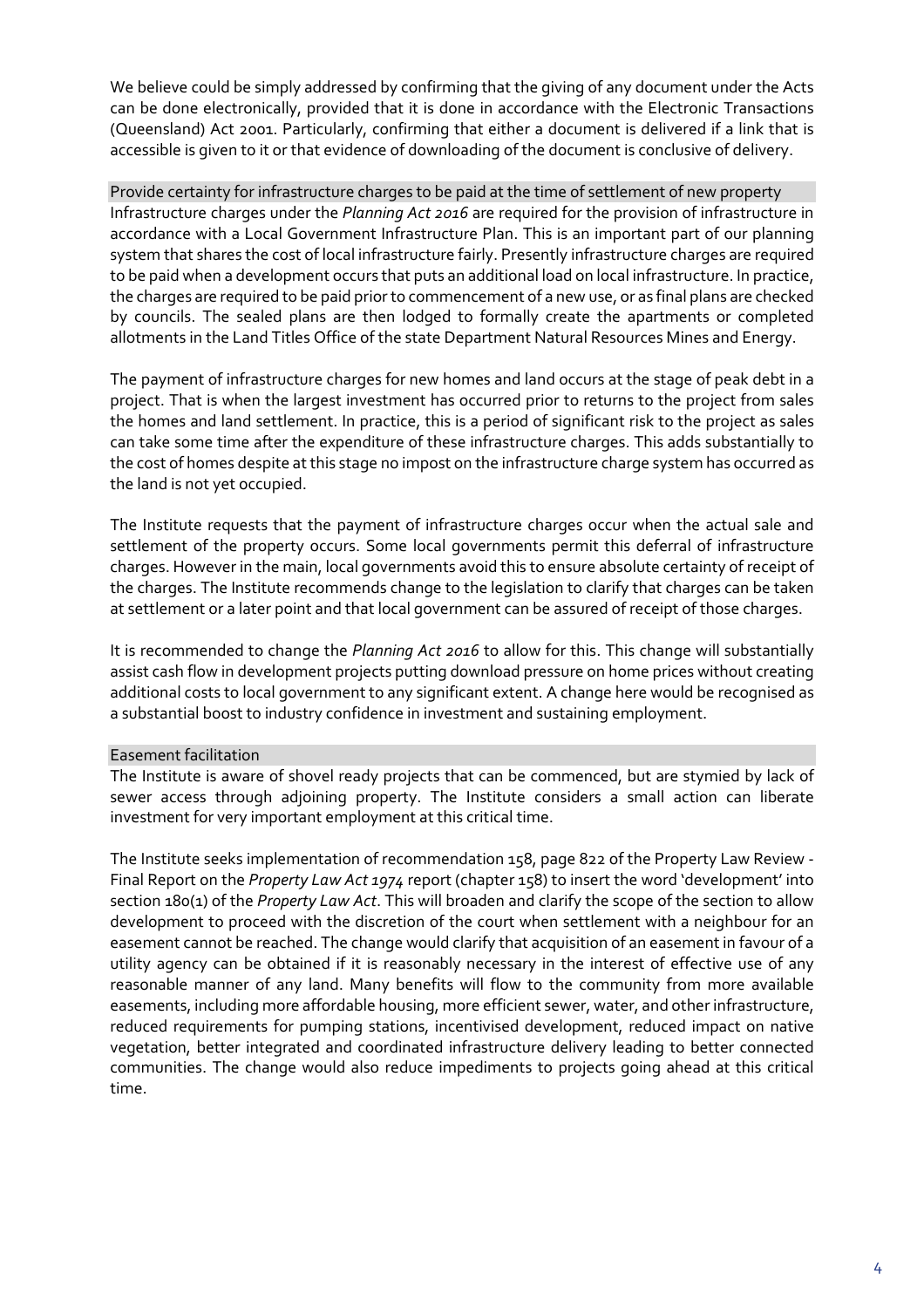Sales difficulties with the *Land Sales Act 1984, Body Corporate and Community Management Act 1997* In the present COVID-19 crisis we are seeing significant uncertainty and lower sales rates and take up in residential land and apartment development, (and also in retirement villages and manufactured home park homes in a different context). This is causing delays to and uncertainty for projects, investment and to homebuyers' plans**.**

As a consequence, sunset dates for pre-sales contracts in apartment and flat land subdivision projects are becoming concerning issues for the underwriting and financing of developments. If, there are delays in obtaining approvals, to construction or, plan sealing, the basis for projects is undermined and contractual difficulties will add to the serious complications of the COVID-19 impacts on the economy. Even projects where works have commenced may be adversely affects by site shut downs, shortages in supply chains and the inability to operate at capacity, such that previously expected completion timing ahead of sunset dates may now be jeopardised or delays may compound into subsequent stages of projects that have already been pre-sold. Lenders in particular are actively assessing the risk and viability of projects where fixed sunset dates are looming and required buffers that financers insist on are diminished by current and prospective delays in progression of development. Further, the economic impacts on the market are already being seen in sales rates and the uncertainty around job losses and wage security is affecting completion rates for current contracts, current sales rates (to sustain development) and, in a down market the ability find a replacement buyer should existing pre-sales either not complete or be terminated at a sunset date will be much harder.

As you would be aware parties to a contract for the sale of a lot in a Community Titles Scheme (CTS) (regulated by the Body Corporate and Community Management Act 1997) can now agree on their own timeframes for when the seller must give the buyer a registrable transfer (sunset date), as long as the agreed timeframe does not exceed 5.5 years from the contract date (extended from 3.5 years). If there is no sunset date specified in the contract, then a prescribed sunset date of 3.5 years will apply. Buyers have the right to terminate the contract if the registrable transfer is not supplied to them by the sunset date. A similar regime applies for non-CTS lots (i.e. a land subdivision) but the maximum sunset date is considerably shorter at 18 months from contract date under the Land Sales Act 1994. In many cases the pre-COVID slowing of markets, particularly for apartment product, had already placed pressure on development time frames – in many cases developers have had to redesign and alter product mix or yield to meet changed demand, delaying commencement of construction as amended approvals are sought and sales campaigns adjusted accordingly. COVID impacts are now an additional exacerbating factor and even in the relatively short period of disruption bring far greater adverse impacts for projects across all formats.

While we are conscious of the consumer protection purposes of both the BCCMA and the LSA, the COVID impact is an extraordinary event that has caused economy wide disruption and suspension and without fault of parties to contracts. On that basis we believe the balance between consumer protection objectives and the position of developers and those buyers who want the benefit of what they contracted for, justifies consideration of the relationship of COVID delays to sunset date impacts.

To be fair and consistent, **we recommend that a single "suspension of time" (12 months) should apply for COVID impacts to the running of current Sunset Dates where pre-sales have been entered into prior to [date of declaration of pandemic by WHO on 11 March 2020] [ and the existing Sunset Date at the date of declaration of the pandemic is less than 6 months away (for the Land Sales Act – flat land) or 2 years for CTS pre-sales.** These parameters for proximity to existing sunset dates recognise the consumer protection objectives of the legislation by focusing on